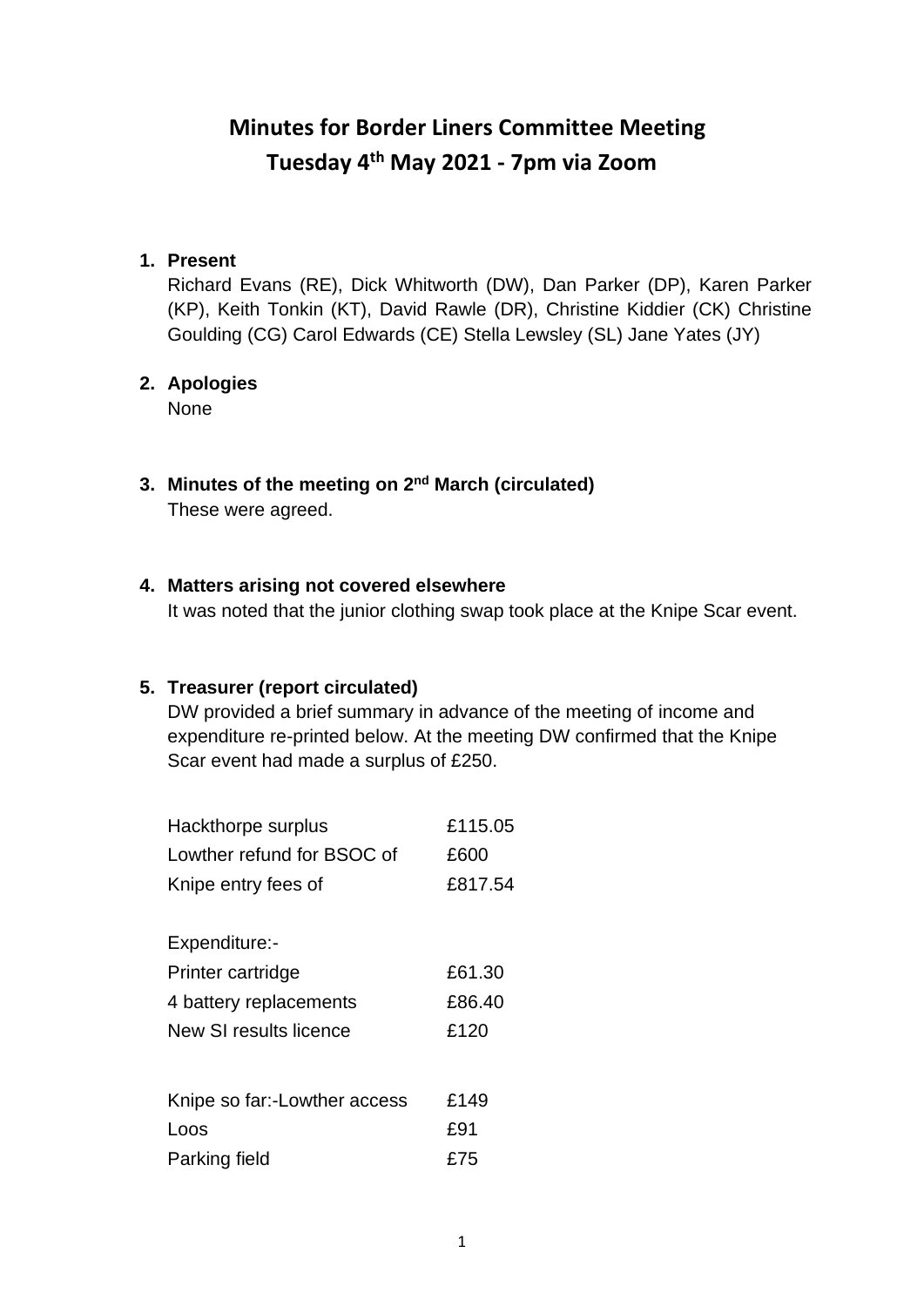| <b>BOF</b> levy | £196.50 |
|-----------------|---------|
| NWOA levy       | £19.65  |

#### **5.1 Purchase of a few safety straps for hire dibbers**

It was **AGREED** that the club would acquire 10 safety straps for our hire dibbers at a cost of £20 total.

### **5.2 Helper entry fees at Level C and above**

The Committee discussed the pro's and con's of charging a subsidised entry fee for helpers at club events. At present, all helpers get a free run. It was **AGREED** that there would continue to be **NO** charge for helpers.

#### **5.3 Purchase of more fibreglass control stakes**

The Committee debated whether to acquire some additional fibreglass control stakes. The following course of action was **AGREED**:

- Ask Raymond Wren to count how many are currently in store.
- Ask Karen Blackburn to request in a newsletter whether any club member has any fibreglass stakes at home.
- In light of the above results, circulate an email round Committee members requesting views on acquiring additional stakes.

### **6. Membership (report circulated)**

Richard Moss provided a brief report to confirm there are currently 80 senior members and 18 junior members, which is very satisfactory in the circumstances.

### **7. Event Feedback**

**7.1 Hackthorpe 10th April** – A good event and a nice return to orienteering after the latest lockdown.

**7.2 Knipe Scar 25th April** – An excellent day out in great conditions.

**7.3 Chances Park Training 19th April** – This was considered to be a very good training event and KT confirned that the course was still available as a Maprun until 31/5/21.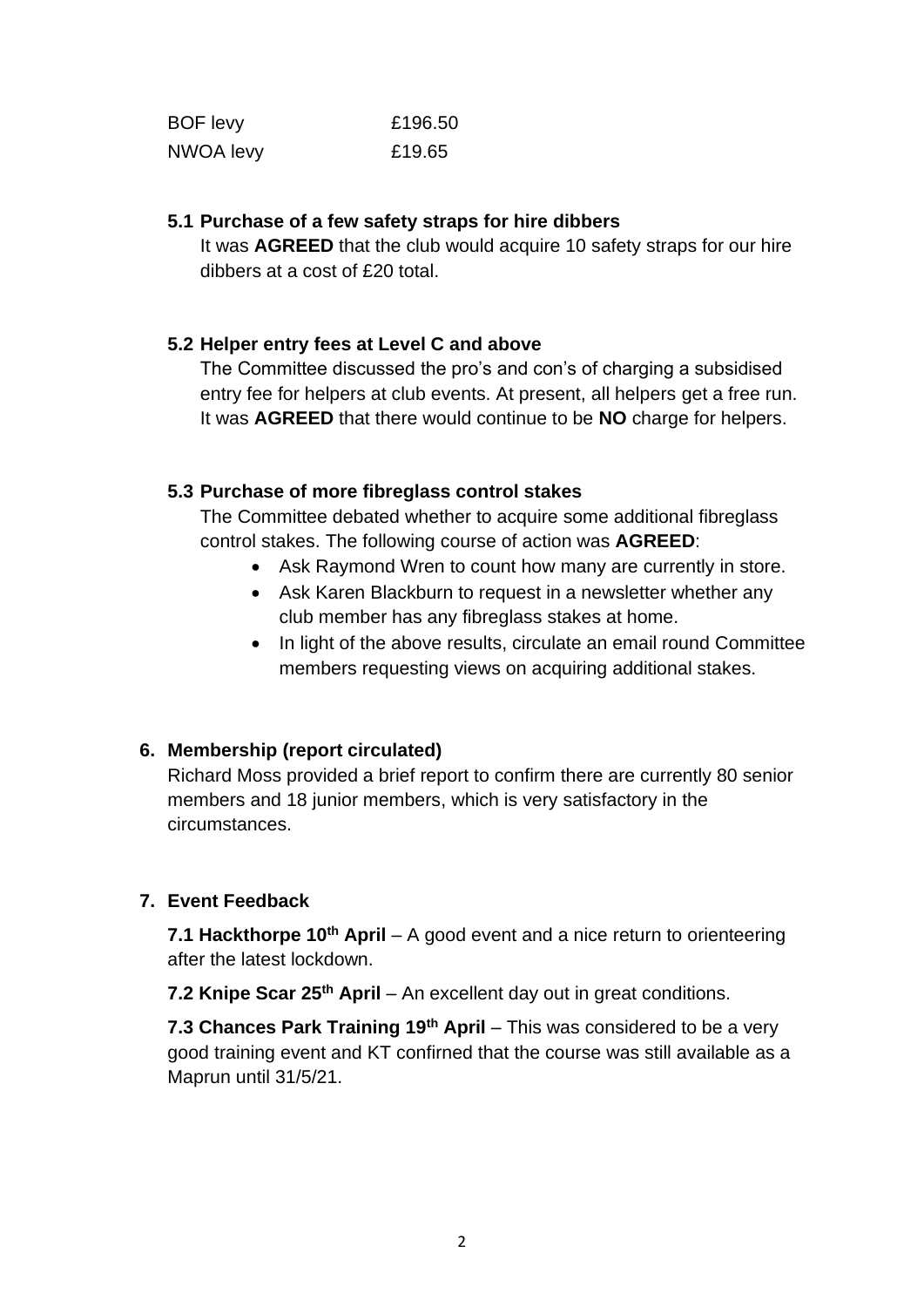# **8. Coaching (CK's report circulated and re-printed below)**

I have started coaching older juniors again, using both Maprun on open areas, and conventional mini kites which will be at the end of this week. I am planning on a weekly session with them to help with the British Middle, and Northern Champs. Ruben is hoping to go to one of the camps this summer, and he will need some good results in the next month hence the training sessions which also benefit the others.

Strength and Conditioning is continuing weekly apart from club training nights. I have been surprised by the numbers attending. They have gone down a little, but there is a hard core of between 12 and 15 who attend most weeks. There will probably be a summer break as I will be away for 2 - 3 weeks, but it will return!

Christine also confirmed that the Strength and Conditioning sessions would continue.

## **9. Mapping (report circulated)**

DP confirmed that the Alston map had been updated to the latest ISSprOM 2019 together with the latest BL branding. DP also confirmed he was undertaking further mapping of the Bampton Common area in preparation for the September Long O event.

## **10. Permanent Orienteering Courses (report circulated)**

KT confirmed there had been Initial mapping visits recently to Watchtree & Ratlingate, but there was further work to be done. The Chances Park area has a shortage of suitable posts in place. Further review is needed but it may turn out to be better as a virtual O area. KT has not yet decided on POC markers subject to further review of costs.

## **11. Team Captain – nothing to report.**

## **12. Fixtures (The 2021 fixtures list was circulated for information. Not reprinted here)**

## **12.1 Events**

**12.1.1 Gowbarrow helpers/organisation** – There was some discussion about this event and it was agreed that Karen Blackburn would ask for helpers in the next newsletter.

**12.1.2 Alston - is there any covid-related stuff to discuss?** – SL will have a word with organiser Paul Watson about this event and see if there are any specific Covid related issues to consider for urban events.

**12.1.3** A lack of organiser for the Carlisle Urban event was noted. **AGREED** to ask Karen Blackburn to advertise the opportunity to organise the event.